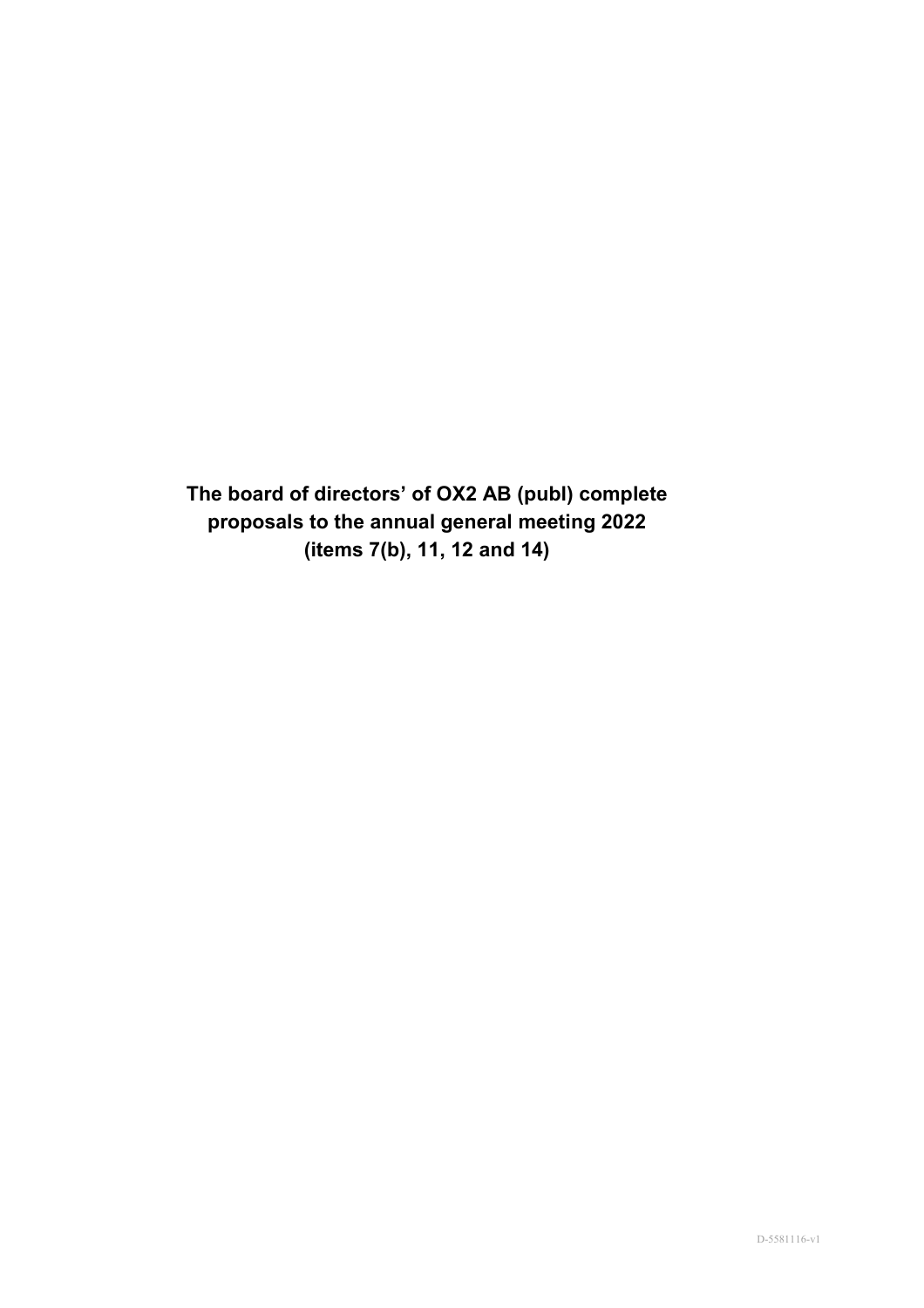# **Item 7(b): Resolution on disposition of the company's profit as shown in the adopted balance sheet**

The board of directors proposes that no dividends shall be paid.

\* \* \*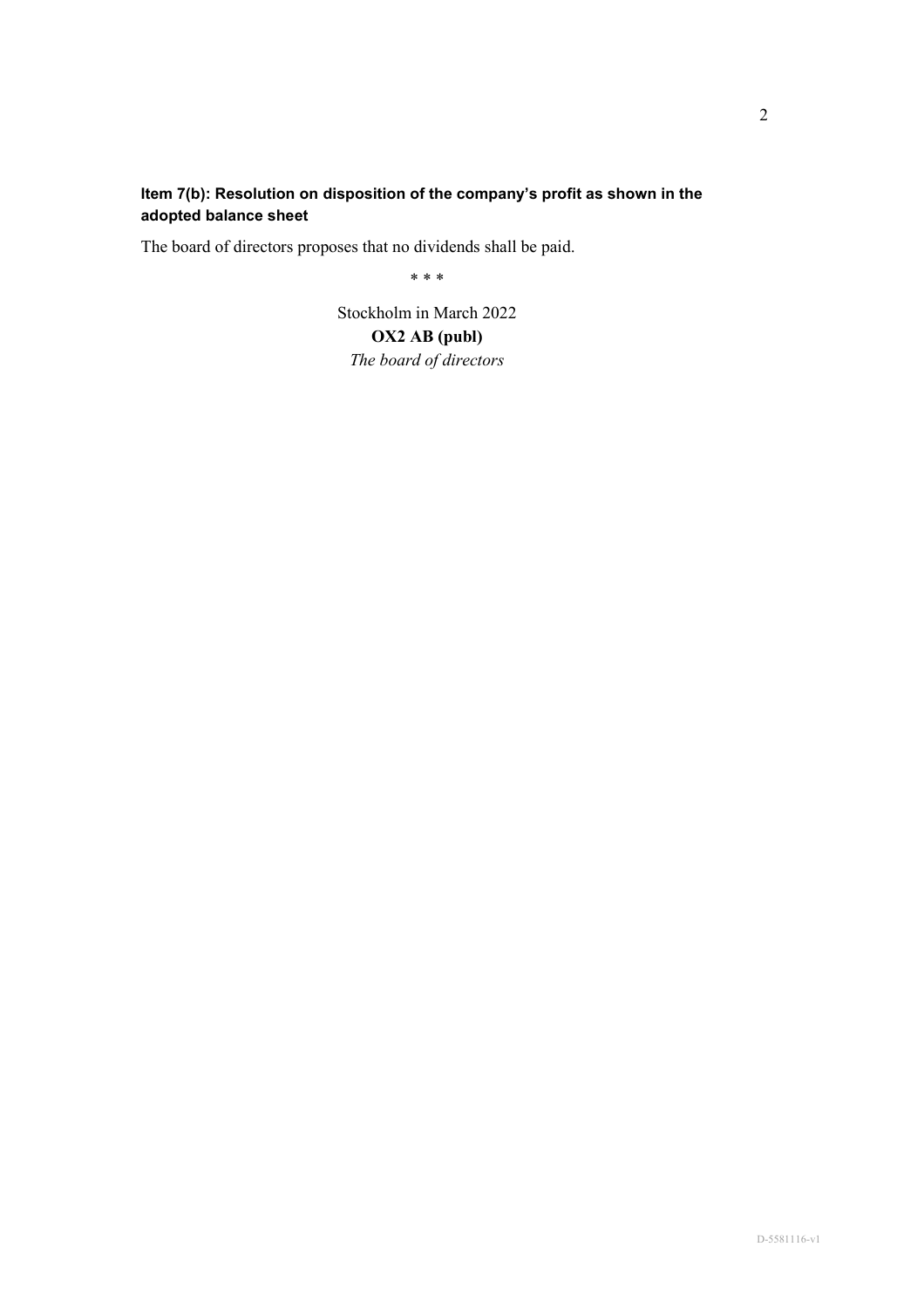## **Item 11: Resolution on an authorisation for the board of directors to resolve on issuances of shares**

The board of directors proposes that the annual general meeting authorises the board of directors to, at one or several occasions during the period before the next annual general meeting, with or without deviation from the shareholders' preferential rights, resolve upon the issuance of new shares. The reason for the deviation from the shareholders' preferential rights shall, in such case, be to enable the use of new shares as payment or financing of acquisitions of assets or businesses. The board of directors shall have the right to resolve that shares shall be paid in cash and/or by way of set-off or in kind.

The board of directors' authorisation shall be limited so that the board of directors may not resolve upon the issuance of shares that entails the issuance of shares corresponding to more than ten per cent of the total number of shares in the company at the time when the authorisation is exercised by the board of directors for the first time. In the event that new shares are issued with deviation from the shareholder's preferential rights, the new share issue shall be carried out on market terms.

The board of directors, the managing director or the person appointed by the board of directors shall have the right to make the minor adjustments to the resolution that may prove to be necessary in connection with the registration with the Swedish Companies Registration Office.

### *Majority requirements etc.*

A resolution pursuant to item 11 is valid only where supported by shareholders holding not less than two-thirds of the votes cast as well as the shares represented at the annual general meeting.

\* \* \*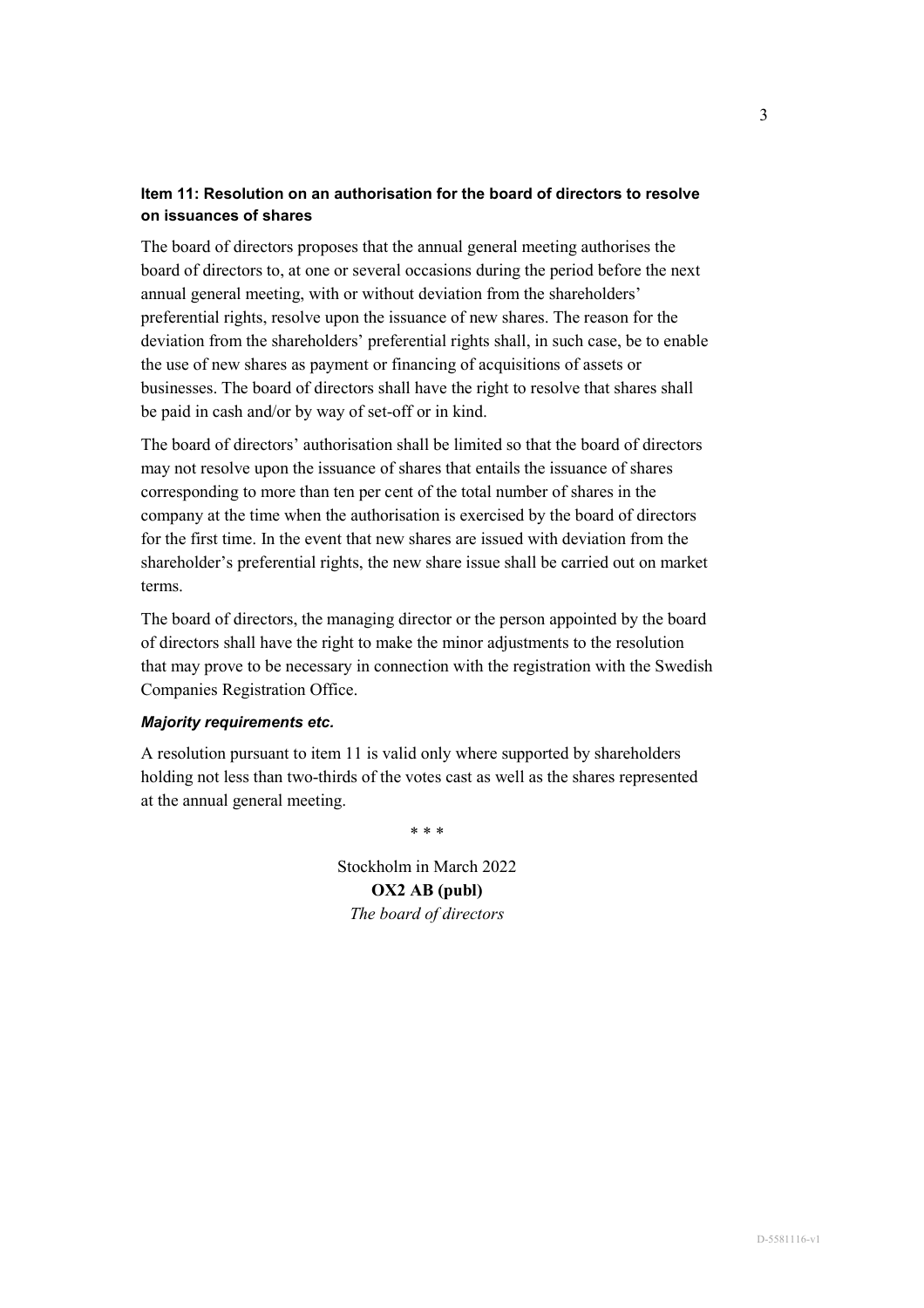## **Item 12: Resolution on implementation of a long-term incentive programme in the form of a share savings programme for certain key persons**

### *The share savings programme in brief*

The board of directors proposes that the annual general meeting resolves to implement a long-term incentive programme in the form of a share savings programme for certain existing and future key persons in the group who do not participate in the company's existing shareholder programme (which was implemented before the company was listed on Nasdaq First North Premier Growth Market) (up to 44 persons) and for a future key person in the group (up to 1 person) (the "**Share Savings Programme**").

The board of directors' proposal entails that the annual general meeting resolves (i) to implement a long-term incentive programme in the form of a share savings programme, (ii) on a directed issue of not more than 475,957 warrants to the company and (iii) to approve that the company transfer warrants.

The purpose of the Share Savings Programme and the reasons for the deviation from the shareholders' preferential rights are to create conditions for retaining and recruiting competent personnel to the group, increase motivation amongst the participants, increase the participants' loyalty to the company and align their interests with that of the company's shareholders as well as promote an individual shareholding in the company and thereby promote shareholder value and the longterm value growth of the company.

### **The terms and conditions of the Share Savings Programme**

The board of directors proposes that the Share Savings Programme is implemented in accordance with the following principal terms and conditions.

- 1. The Share Savings Programme is directed to certain existing and future key persons in the group who do not participate in the company's existing shareholder programme (up to 44 persons) and to a future key person in the group (up to 1 person) (the "**Participants**").
- 2. Participation in the Share Savings Programme requires that the Participants for own funds acquire shares in the company ("**Saving Shares**") on the marketplace where the company's shares are listed from time to time (the "**Nasdaq Marketplace**") for an amount of not less than SEK 20,000. The highest permitted investment in Saving Shares depends on the category to which the Participant belongs in accordance with what is stated in the table below.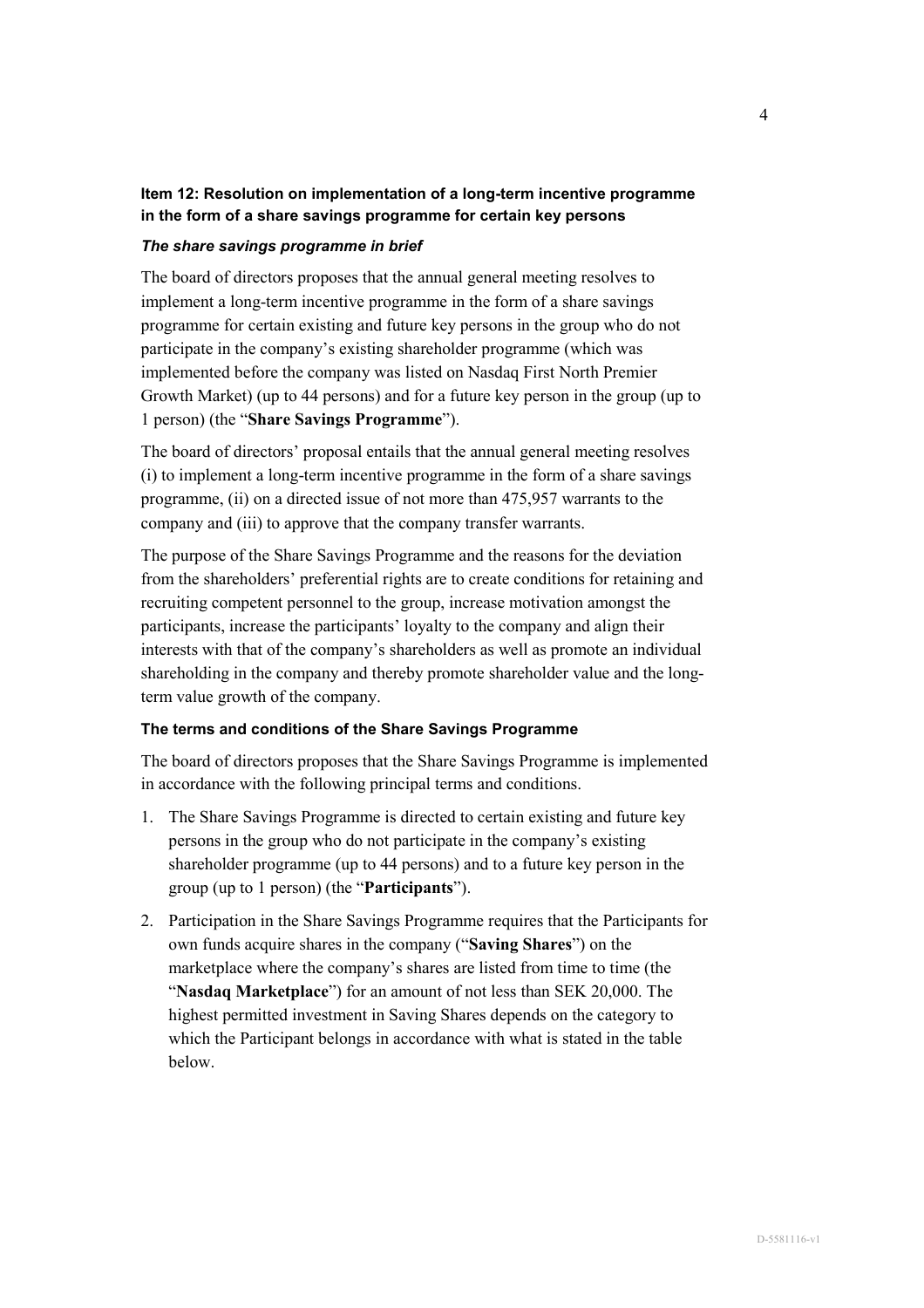|                  | Number of<br>Participants                                      | Highest permitted investment per<br>Participant                                                                                                                                                                      |  |
|------------------|----------------------------------------------------------------|----------------------------------------------------------------------------------------------------------------------------------------------------------------------------------------------------------------------|--|
| Category $1^{1}$ | 20                                                             | SEK 75,000 (however not more than<br>1,184 Saving Shares)                                                                                                                                                            |  |
| Category $2^{1}$ | 13                                                             | SEK 150,000 (however not more than<br>2,370 Saving Shares)                                                                                                                                                           |  |
| Category $3^{1}$ | 11                                                             | SEK 300,000 (however not more than<br>4,741 Saving Shares)                                                                                                                                                           |  |
| Category $4^{2}$ | 1                                                              | SEK 1,000,000 (however not more than<br>15,803 Saving Shares)                                                                                                                                                        |  |
|                  | $^{2)}$ Category 4 comprises a future key person in the group. | $1)$ Categories 1–3 comprise existing and future key persons in the group. The category to which each<br>Participant belongs depends on, among other things, the Participant's responsibilities/position and salary. |  |

3. Participants must acquire Saving Shares on the Nasdaq Marketplace in accordance with the following:

- (a) Participants who belong to any of categories 1–3 and who are employed, or who have entered into an employment agreement but not assumed their positions, within the group must acquire Saving Shares on the Nasdaq Marketplace not later than on 29 June 2022 if the employment begun, or the employment agreement was entered into, before this date.
- (b) Future Participants who belong to any of categories 1–3 and who enter into an employment agreement within the group after 29 June 2022 must acquire Saving Shares on the Nasdaq Marketplace not later than on 31 December 2022.
- (c) Future Participants who belong to category 4 must acquire Saving Shares on the Nasdaq Marketplace not later than the on the day preceding the annual general meeting 2023.

The board of directors shall be entitled to bring forward or postpone the last date of purchase pursuant to items  $(a)$ –(c) above for one or several Participants (however, the last date of purchase may not occur later than on the day preceding the annual general meeting 2023 for any Participant).

4. Each Saving Share entitles the Participants, subject to the restrictions set out in items 8 and 9, to receive 0.5 shares in the company free of charge ("**Matching Shares**") at the expiry of a three-year vesting period that begins on the following dates and expires three years after the respective date: (i) 30 June 2022 for Participants who have acquired Saving Shares pursuant to item 3(a)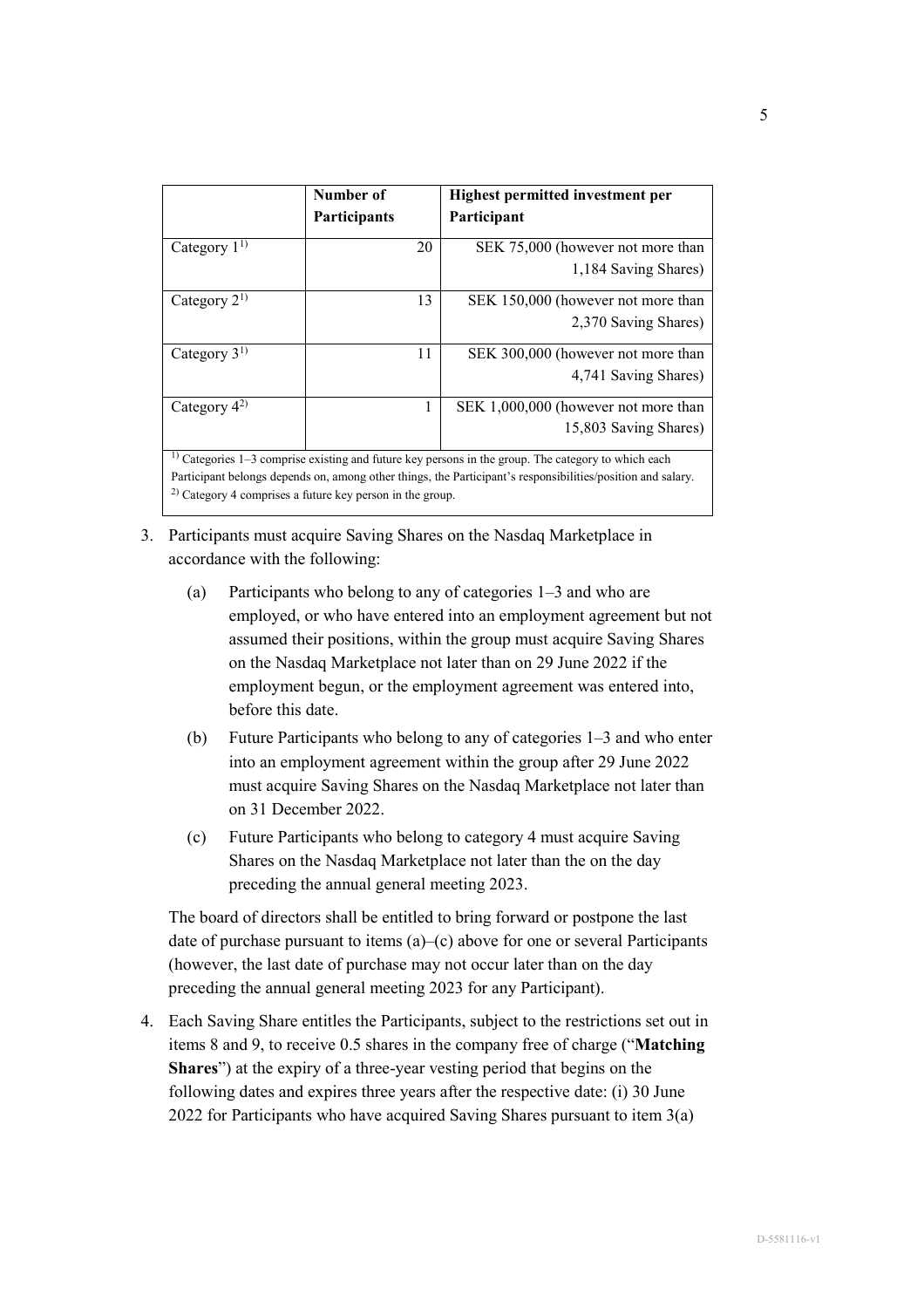above, (ii) 1 January 2023 for Participants who have acquired Saving Shares pursuant to item 3(b) above and (iii) the date on which the Saving Shares were acquired for Participants who have acquired Saving Shares pursuant to item 3(c) above (the "**Vesting Period**"). The board of directors shall be entitled to bring forward or postpone the date on which the Vesting Period begins pursuant to items (i)–(iii) above for one or several Participants (however that the Vesting Period may not be less than three years for any Participant).

- 5. If the aggregated number of Matching Shares that a Participant is entitled to receive at the expiry of the Vesting Period does not correspond to an integer, the number of Matching Shares that the Participant is entitled to receive shall be rounded downwards to the nearest integer.
- 6. In addition, each Saving Share entitles the Participants, subject to the restrictions set out in items 8 and 9 and provided that the conditions in item 7 are met, to receive shares in the company free of charge ("**Performance Shares**") depending on which category the Participants belong to (not more than three shares in total for the respective Participant in categories 1–3 and not more than six shares in total for Participants in category 4) and on the fulfilment of the performance conditions set out in the table below.

|                                                                                                                                                                                              | Performance<br><b>Shares</b> for<br>fulfilment of<br>Condition $11$ | <b>Performance</b><br><b>Shares</b> for<br>fulfilment of<br><b>Condition 1 and</b><br>Condition $21$ | Performance<br><b>Shares</b> for<br>fulfilment of<br>Condition 1,<br><b>Condition 2 and</b><br>Condition $31$ |  |
|----------------------------------------------------------------------------------------------------------------------------------------------------------------------------------------------|---------------------------------------------------------------------|------------------------------------------------------------------------------------------------------|---------------------------------------------------------------------------------------------------------------|--|
| Participants in<br>categories $1-3$                                                                                                                                                          |                                                                     | $\mathcal{D}_{\mathcal{A}}$                                                                          | 3                                                                                                             |  |
| Participants in<br>category 4                                                                                                                                                                | 2                                                                   | 4                                                                                                    | 6                                                                                                             |  |
| <sup>1)</sup> The maximum number of Performance Shares that each Saving Share entitles the Participants in each<br>category to allotment of. The conditions 1–3 are defined in item 7 below. |                                                                     |                                                                                                      |                                                                                                               |  |

- 7. The right to receive Performance Shares is conditional upon the fulfilment of the performance conditions set out below.
	- **Condition 1** means that the share price of the company's shares on the Nasdaq Marketplace at expiry of the Vesting Period for the respective Participant has increased by more than 10 per cent per year in average during the Vesting Period.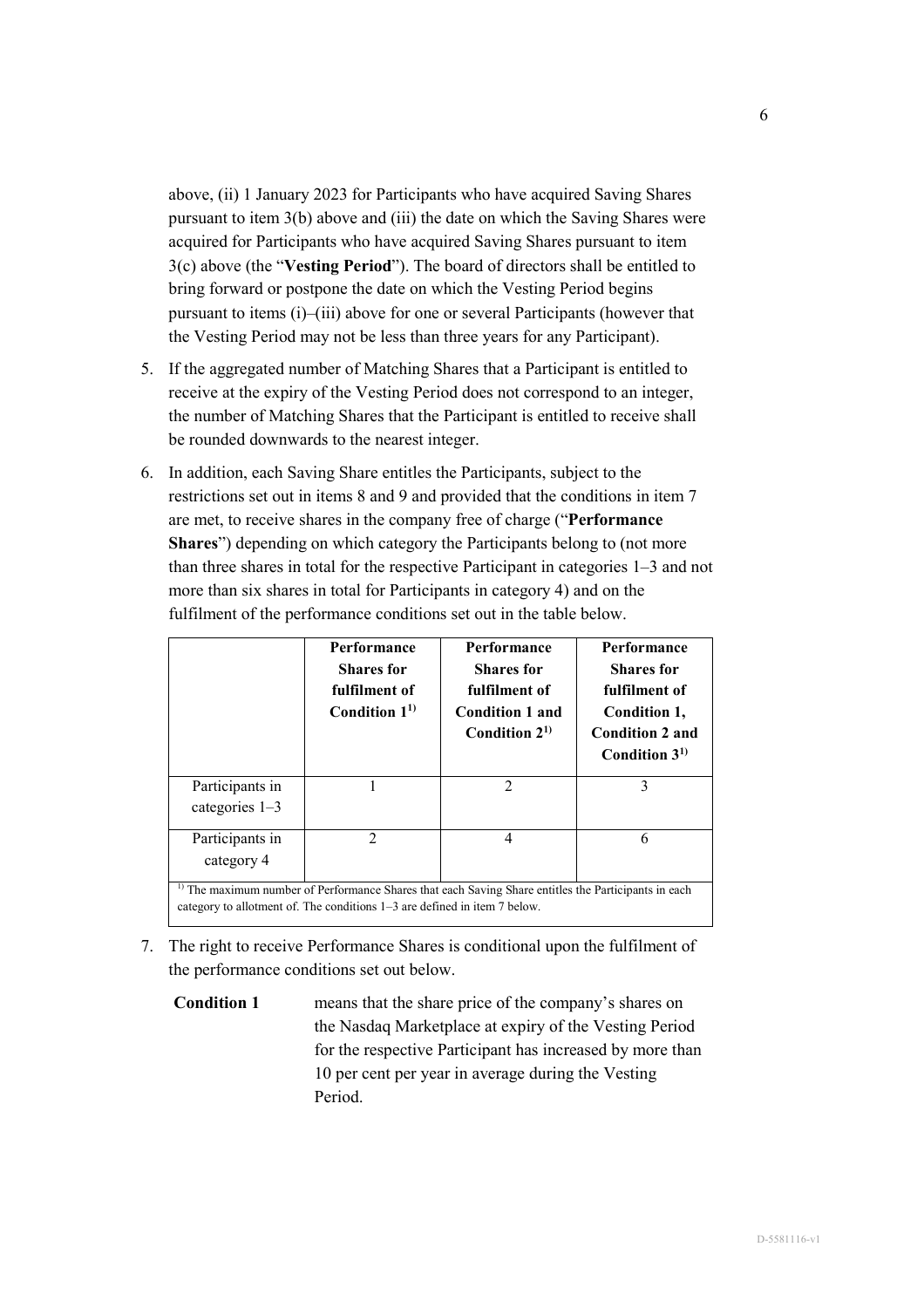- **Condition 2** means that the share price of the company's shares on the Nasdaq Marketplace at the expiry of the Vesting Period for the respective Participant has increased by more than 15 per cent per year in average during the Vesting Period.
- **Condition 3** means that the share price of the company's shares on the Nasdaq Marketplace at the expiry of the Vesting Period for the respective Participant has increased by more than 20 per cent per year in average during the Vesting Period.
- 8. The right to receive Matching Shares and Performance Shares is conditional upon the Participant retaining the Saving Shares during the entire Vesting Period and that the Participant's employment has not been terminated at the expiry of the Vesting Period. The board of directors has the right to waive these conditions, for example if the Participant's employment is terminated due to death, long-term illness, statutory retirement age or if the group has terminated the Participant's employment without cause (including termination of employment due to redundancy).
- 9. In total, not more than 61,216 Matching Shares and 414,741 Performance Shares may be allotted to the Participants in the Share Savings Programme.
- 10. Provided that the above conditions are met, Matching Shares and Performance Shares are expected to be transferred to the Participants within 60 days from the expiry of the Vesting Period for the respective Participant. The board of directors has the right to extend such period if Participants are prevented from acquiring shares during the specified period due to applicable laws and regulations.
- 11. The number of Matching Shares and Performance Shares to be allotted (if any) may be recalculated by the board of directors in the event of new issues, share splits, reversed share splits or similar events.
- 12. If there are significant changes in the company or the market, or if the costs of the Share Savings Programme significantly exceed the estimated costs, and this, at the board of directors' discretion, result in a situation where the conditions for allotment of Matching Shares and/or Performance Shares become unreasonable, the board of directors has the right to make adjustments in the Share Savings Programme, including, for example, resolving to reduce the allotment of Matching Shares and/or Performance Shares or not to allot any Matching Shares and/or Performance Shares at all.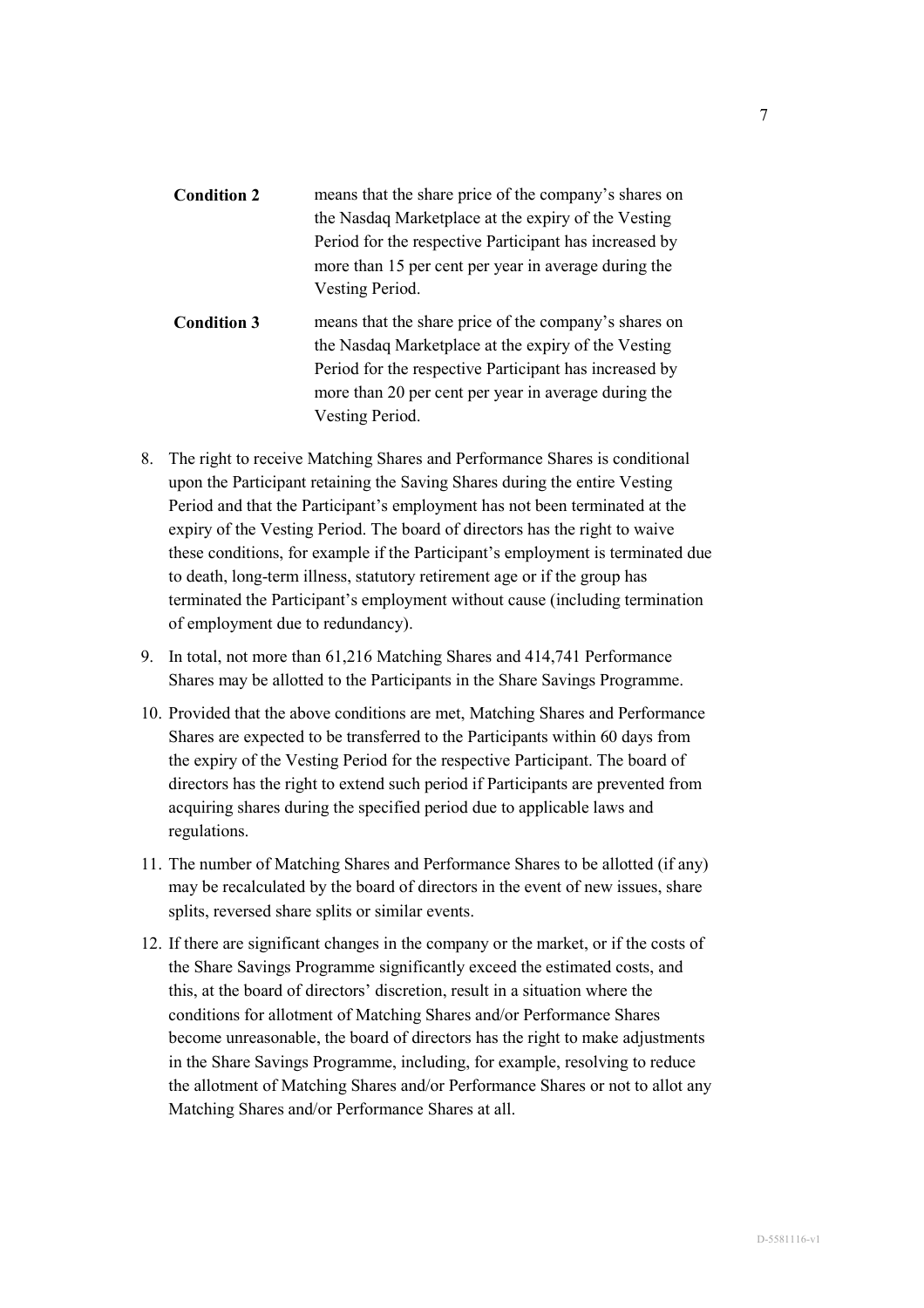- 13. Participation in the Share Savings Programme requires that it is permitted and appropriate pursuant to applicable laws and regulations in the jurisdiction in which the relevant Participant resides and that the board of directors deems it feasible at reasonable administrative and financial costs.
- 14. If delivery of Matching Shares and/or Performance Shares to a Participant cannot take place in accordance with applicable laws and regulations, or at reasonable costs or with reasonable administrative efforts, the board of directors may decide that part or all of the allotment to such Participant shall be paid in cash instead of with shares. The board of directors may also decide to withhold allotted Matching Shares and/or Performance Shares and that the company shall pay part of the allotment in cash to facilitate the payment of the Participant's tax liabilities.
- 15. The board of directors is responsible for the detailed design and implementation of the Share Savings Programme. Accordingly, the board of directors shall prepare the necessary documentation in full text for the Participants and otherwise manage and administer the Share Savings Programme.

### *Issue of warrants of series 2022/2025*

The board of directors proposes that the annual general meeting resolves to issue warrants in the company on the following terms and conditions.

#### *Number of warrants to be issued*

Not more than 475,957 warrants shall be issued.

#### *Subscription right*

The right to subscribe for the warrants shall, with deviation from the shareholders' preferential rights, rest with the company.

### *Reason for deviation from the shareholders' preferential rights*

The reason for the deviation from the shareholders' preferential rights is to ensure delivery of shares under the Share Savings Programme.

#### *Subscription period*

The warrants shall be subscribed for on a separate subscription list not later than on 1 July 2022.

#### *Subscription price and payment*

The warrants shall be issued free of charge.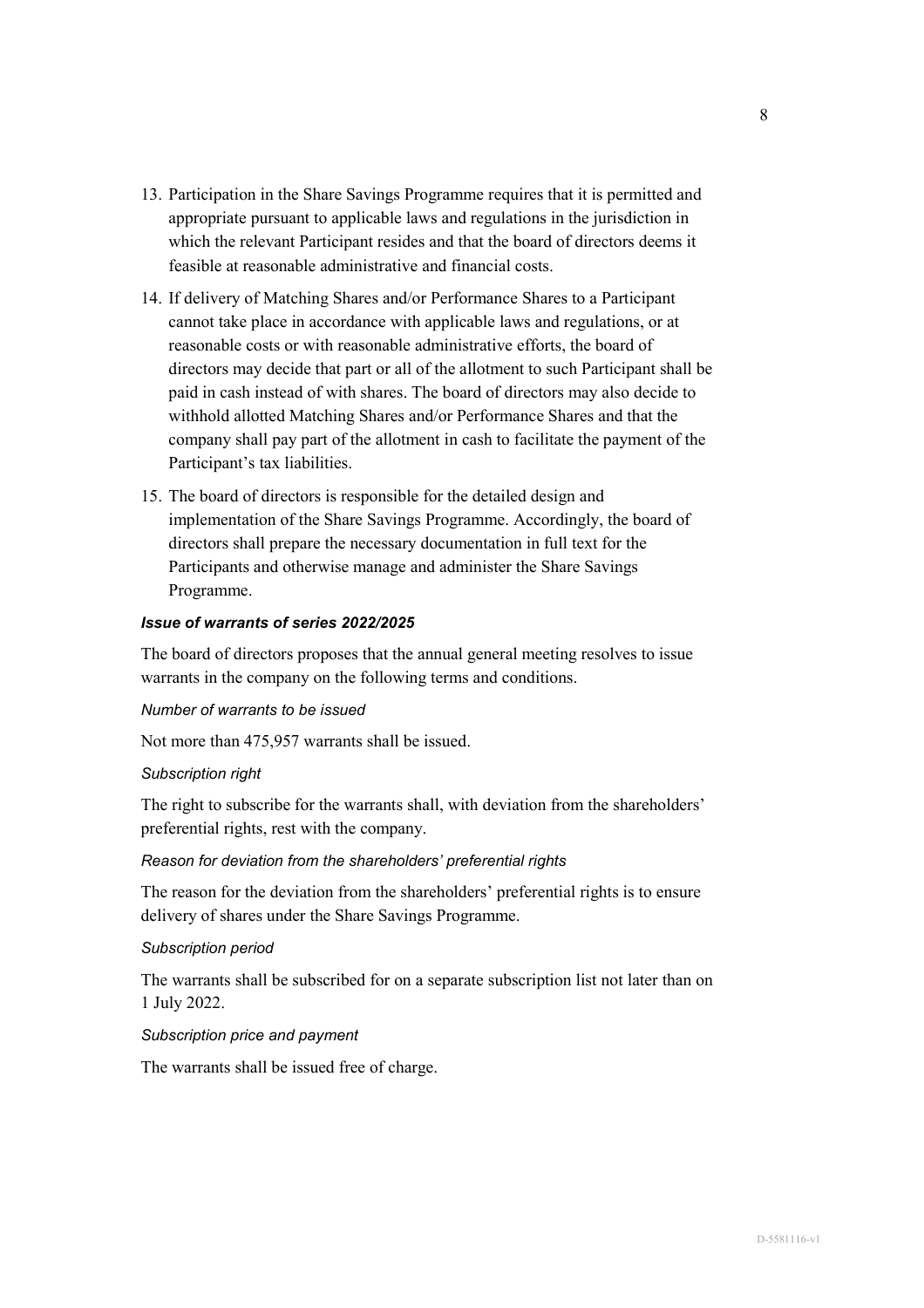#### *Terms and conditions for the warrants*

- (i) Each warrant shall entitle the holder to subscribe for one new share in the company.
- (ii) The subscription price for each new share shall correspond to the quota value of the share.
- (iii) The warrants may be exercised during the period from and including 1 July 2025 up to and including 30 June 2026. Pursuant to the terms and conditions of the warrants, the period during which the warrants may be exercised may be extended if holders are prevented from exercising their subscription rights due to applicable laws on insider trading or equivalent.
- (iv) The new shares shall carry rights to dividends for the first time on the record date for dividends that occurs immediately after the subscription has been effected.

The complete terms and conditions of the warrants will be available on the company's website (www.ox2.com) not later than on 13 April 2022. Pursuant to the terms and conditions of the warrants, the number of shares that each warrant entitles to subscription of may be subject to customary re-calculation in certain cases.

### *Increase of the share capital*

The company's share capital may, upon exercise of all 475,957 warrants, increase by SEK 951.914 (calculated on a quota value of SEK 0.002), subject to such recalculation of the number of shares that each warrant entitles to subscription of that may be made in accordance with the complete terms and conditions of the warrants.

#### *Authorisation*

The board of directors shall have the right to extend the subscription period for the warrants.

#### *Approval of transfer of warrants*

The board of directors proposes that the annual general meeting resolves to approve that the company transfers not more than 475,957 warrants of series 2022/2025 free of charge to Participants in the Share Savings Programme (and/or to a designated third-party) in connection with delivery of Matching Shares and/or Performance Shares under the Share Savings Programme.

#### *Costs*

The costs for the Share Savings Programme will be calculated in accordance with IFRS 2 and amortised over the Vesting Period.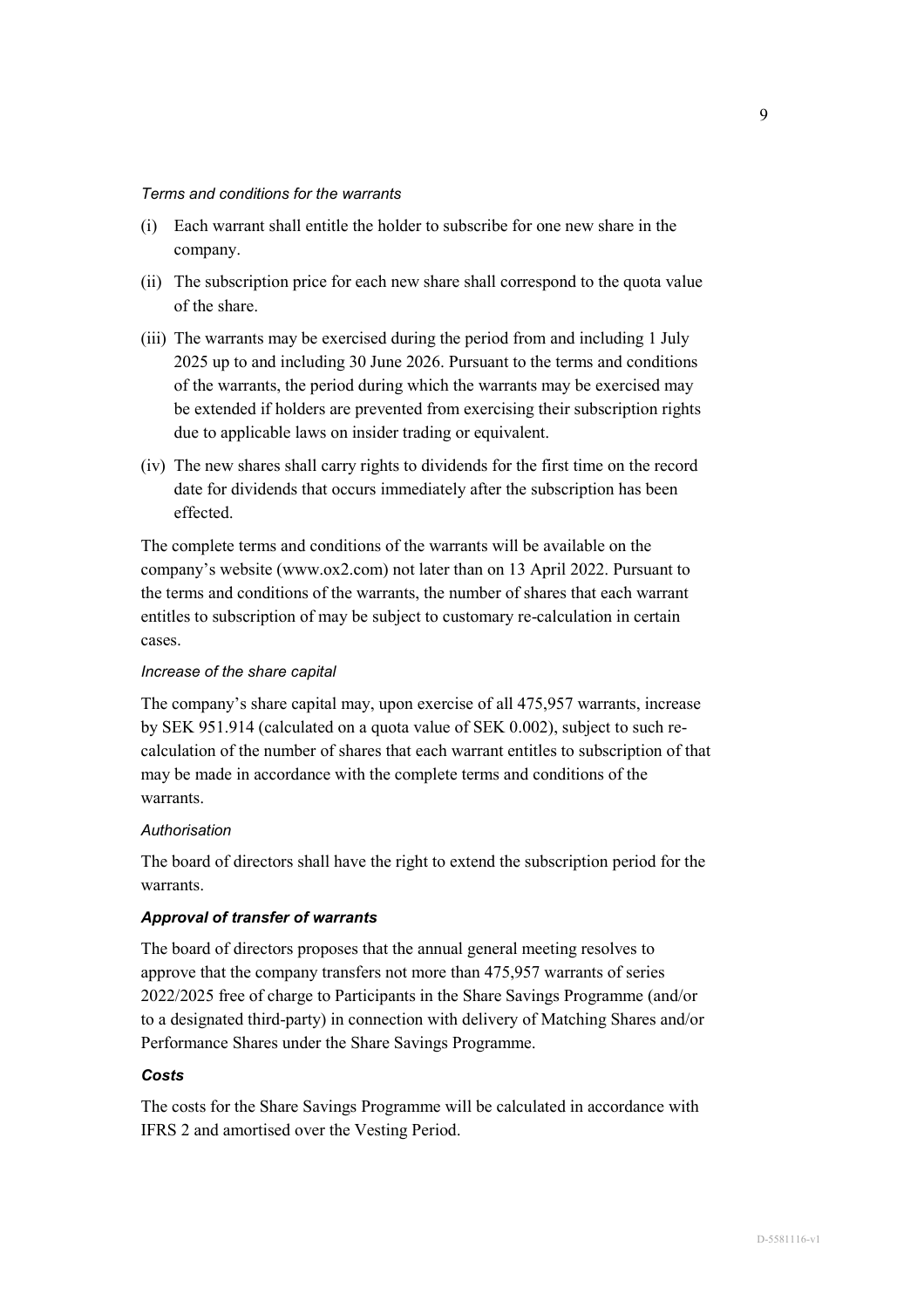Assuming (i) a share price of SEK 69.60 (which corresponds to the closing price of the company's share on Nasdaq First North Premier Growth Market on 25 March 2022) at the time of the implementation of the Share Savings Programme, (ii) that each Participant invests in Saving Shares up to the highest amount, (iii) that 100 per cent of the highest number of Matching Shares are allotted, (iv) that 100 per cent of the highest number of Performance Shares are allotted, (v) an annual staff turnover of 10 per cent and (vi) a total increase of the share price of 100 per cent during the Vesting Period, the total costs for the Share Savings Programme, including social security contributions, are estimated to amount to approximately SEK 24.7 million.

The costs (equivalent to approximately SEK 8.2 million per year during the Vesting Period) should be viewed in relation to the company's total costs for salaries and other remuneration to employees, which for the financial year 2021 amounted to approximately SEK 283 million.

### *Dilution effect and effect on key ratios*

If all 475,957 warrants of series 2022/2025 are exercised for subscription of 475,957 new shares in the company, a dilution effect of approximately 0.17 per cent arises (calculated on the number of shares in the company at the time of the notice of the annual general meeting). The dilution is expected to result in a corresponding dilution of the earnings per share in the company.

The costs of the Share Savings Programme are expected to have a marginal effect on the group's key ratios.

### *Other incentive programmes in the company*

Since 2020, the company has a share programme for senior executives and other key personnel, whereby the participants have purchased shares at market value in connection with the establishment of the programme. A total of 11,880,652 shares are included in the programme, of which 790,462 shares were acquired by the company's managing director and 789,168 shares were acquired by members of the board of directors of the company.

In addition to the board of directors' proposal for the Share Savings Programme, certain major shareholders of the company propose that the annual general meeting resolves to implement a long-term warrant programme for certain board members (see separate proposal).

#### *Preparation of the proposal*

The incentive programme has been prepared by the remuneration committee of the board of directors in consultation with external advisors.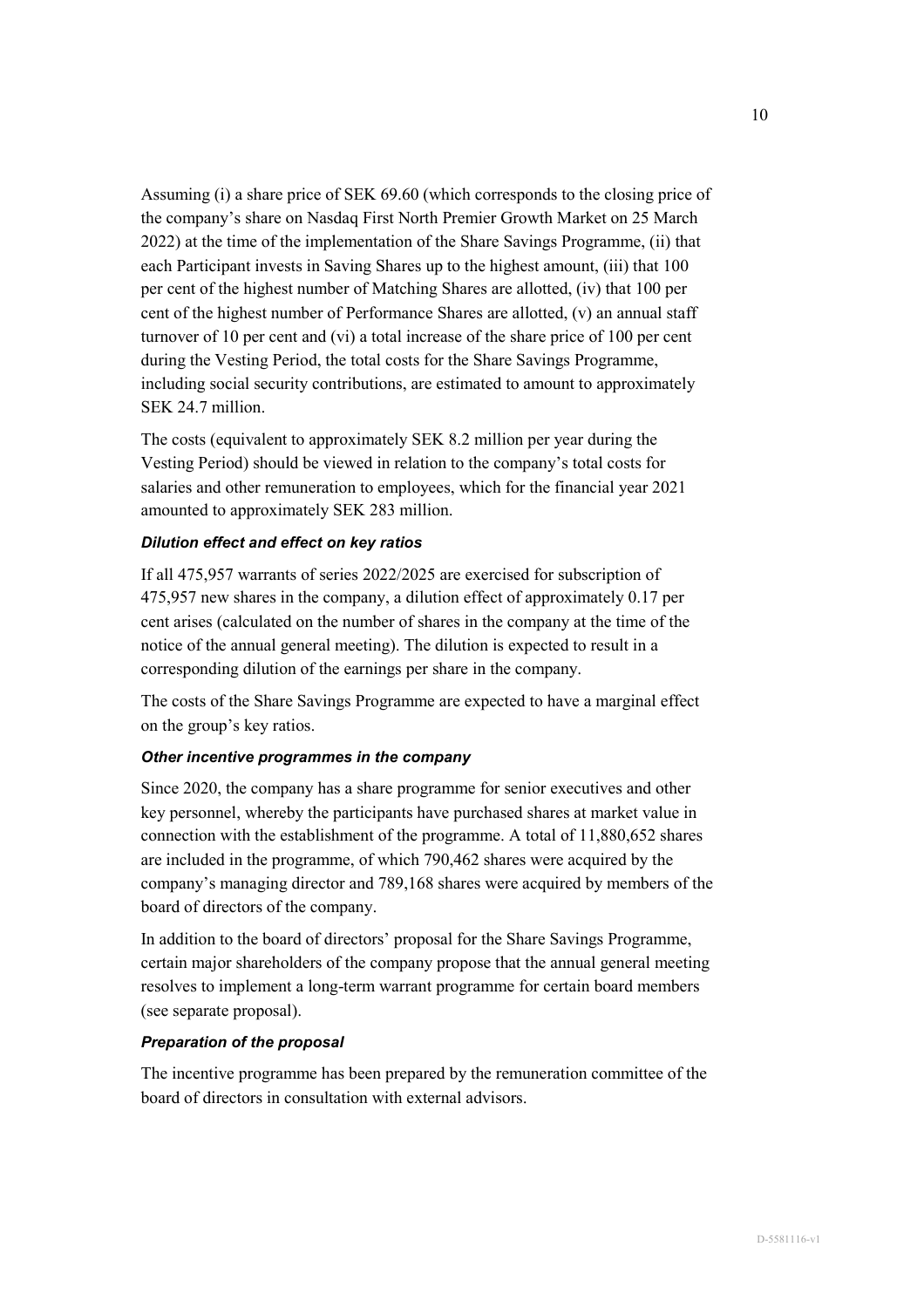# *Majority requirements*

A resolution pursuant to item 12 is valid only where supported by shareholders holding not less than nine-tenths of the votes cast as well as the shares represented at the annual general meeting.

\* \* \*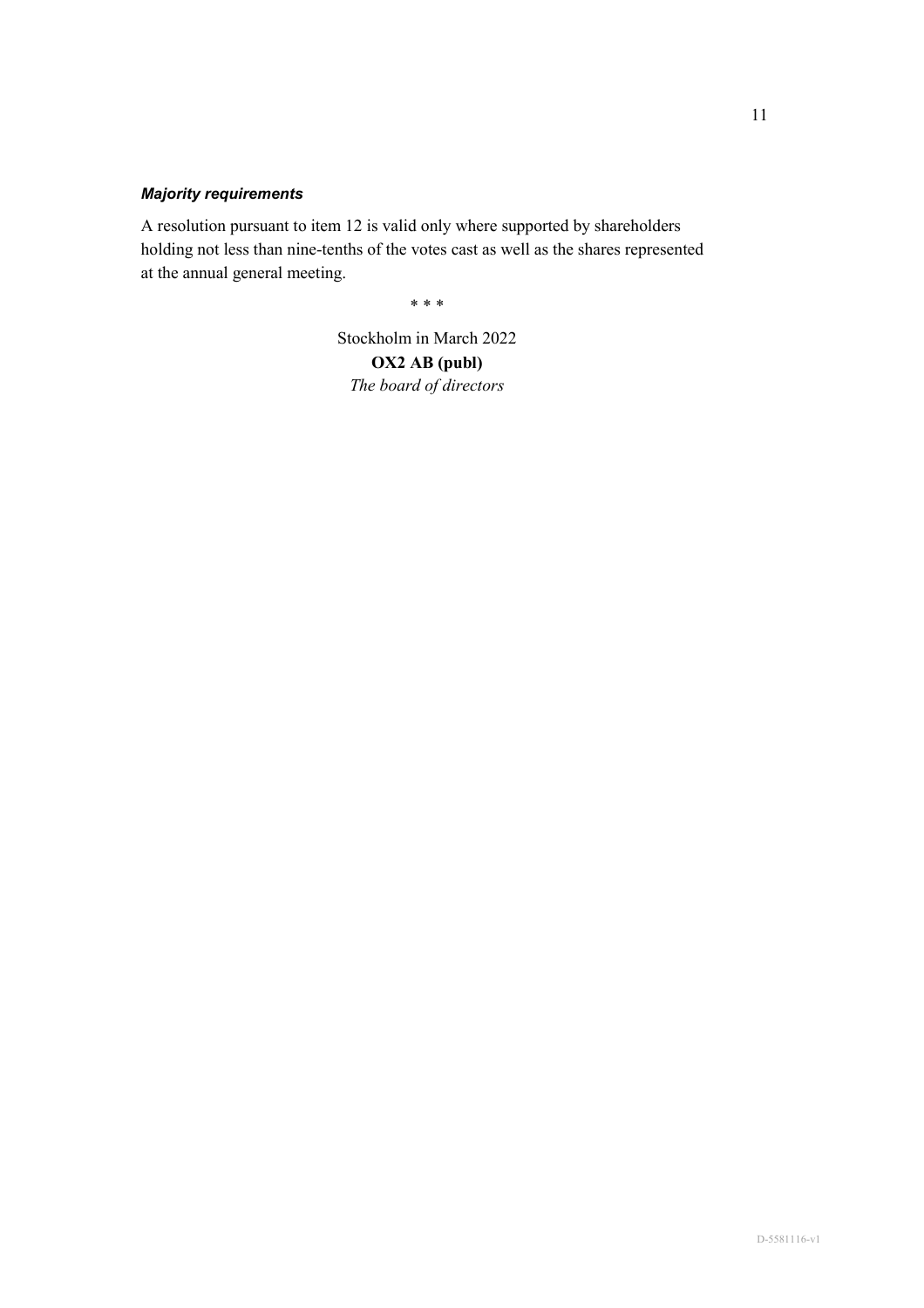#### **Item 14: Resolution on guidelines for remuneration to senior executives**

The board of directors proposes that the following guidelines for remuneration to the senior executives shall be applied to remuneration agreed upon by the company after the annual general meeting 2022. The guidelines do not cover such issues and transfers that are covered by Chapter 16 of the Swedish Companies Act or remuneration resolved upon or approved by the general meeting.

### *General principles for remuneration and other terms and conditions*

These guidelines apply to remuneration to senior executives in the company. For the purposes of these guidelines, senior executives include the CEO, the deputy CEO (if applicable) and certain other executives who, from time to time, are members of the group management and who report directly to the CEO. As of the date of these guidelines, OX2's senior executives comprise of CEO, CFO, Head of Transactions, Head of Development and Acquisitions, Chief Strategy Officer, Transformation and Operations Director, Chief People Officer and Chief Communications Officer.

These guidelines do not apply to any remuneration already resolved upon or approved by the general meeting and are only applicable to remuneration agreed, and amendments to remuneration already agreed, after the adoption of these guidelines by the annual general meeting 2022.

### *Purpose and general remuneration principles*

These guidelines constitute a frame for remuneration to senior executives decided upon by the board of directors during the period of time for which the guidelines are in force.

OX2 develops, builds and manages renewable power generation. As a consequence, OX2 competes for senior management talent with a broad tech industry. The purpose of these guidelines is to ensure OX2's competiveness as an employer in all of the geographies and domains where the company operates. For further information regarding the company's strategic priorities, please refer to the company's annual report and the company's website: www.ox2.com.

The company's remuneration principles shall be designed to ensure responsible and sustainable remuneration decisions that support the company's business strategy, long-term interests and sustainable business practices. To this end, salaries and other employment terms need to enable the company to retain, develop and recruit skilled senior executives with relevant experience and competence. The remuneration shall be on market terms, competitive and reflect the performance and responsibilities of individual senior executives.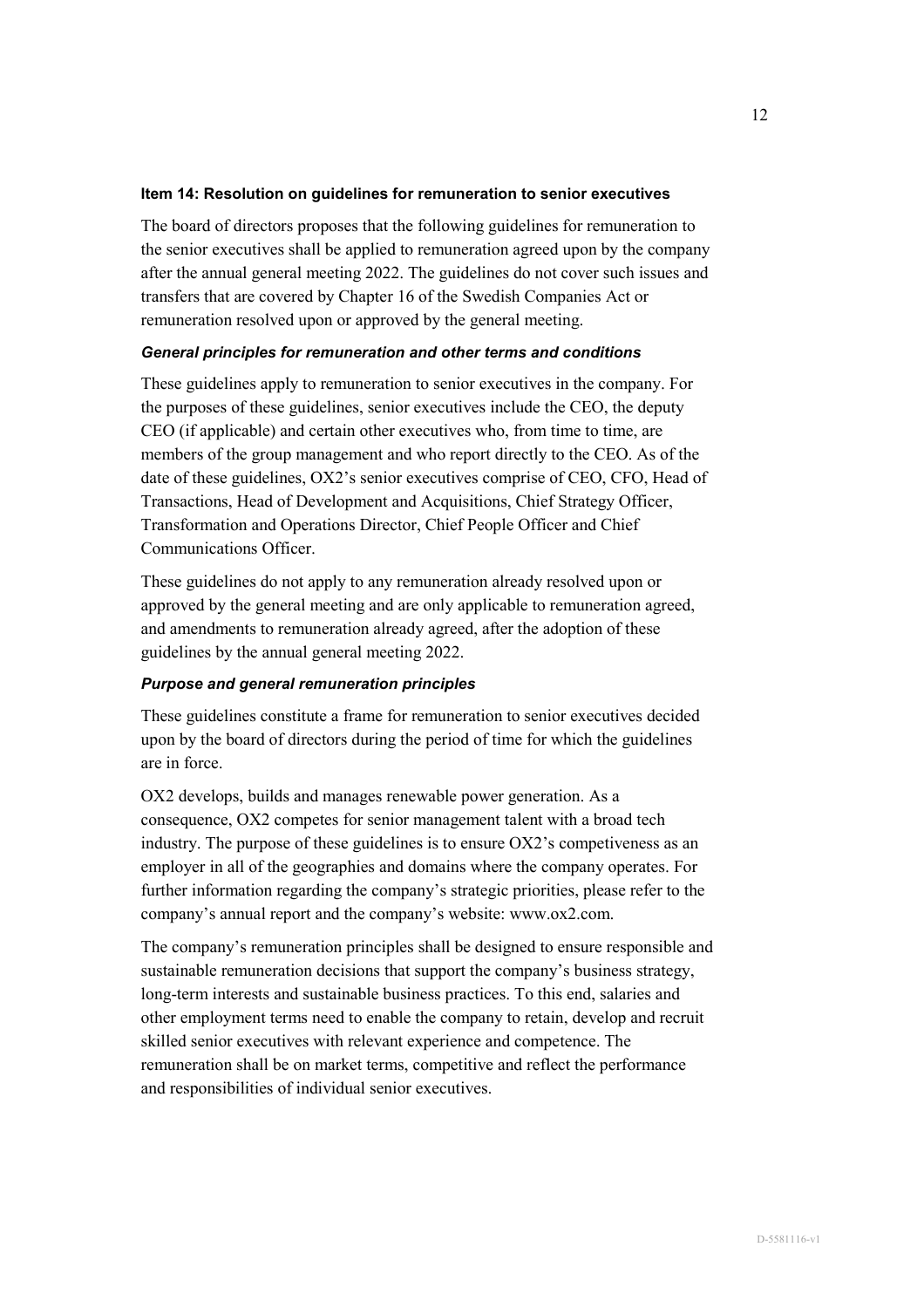In the preparation of the board of directors' proposal for these guidelines, remuneration and employment conditions for employees of the company have been taken into account by including information on the employees' total income, the components of the remuneration and its conditions in the remuneration committee's and the board of directors' basis of decision when evaluating whether the guidelines and the limitations set out herein are reasonable.

Remuneration for senior executives shall be duly adjusted to comply with any local mandatory rules in the jurisdiction of their employment and may be duly adjusted to comply with established local practice, taking into account, to the extent possible, the overall purpose of the guidelines.

### *Elements of remuneration*

The remuneration to the senior executives covered by these guidelines may consist of fixed cash salary, variable cash salary, pension and non-financial benefits. In addition hereto, the general meeting may decide on share-based long-term incentive programmes in which senior executives can participate.

### *Principles for fixed cash salary*

The fixed cash salary shall be in line with market conditions, be competitive and shall take into account the scope and responsibility associated with the position as well as the skills, experience and performance of each senior executive.

#### *Principles for variable cash salary*

Variable cash salary (*i.e.*, cash bonuses) shall be based on a set of predetermined and measurable performance criteria that reflect the key drivers for pursuing the company's business strategy, long-term interests and sustainable business practices. Such criteria shall consist of key performance indicators both for the company's overall and financial performance as well as individual performance. To which extent the criteria for awarding variable cash salary have been satisfied shall be determined when the relevant measurement period of the performance criteria has ended. Such variable cash salary shall be evaluated and documented on an annual basis.

Variable cash remuneration may amount to a maximum of 100 per cent of the fixed annual cash salary for each senior executive.

#### *Principles for pension benefits*

Pension benefits shall be based on local practices and applicable law. Any deviations to local common practice in pensions are to be separately approved by the remuneration committee and documented in its report to the board of directors. Pension benefits may not amount to more than 35 per cent of the annual fixed cash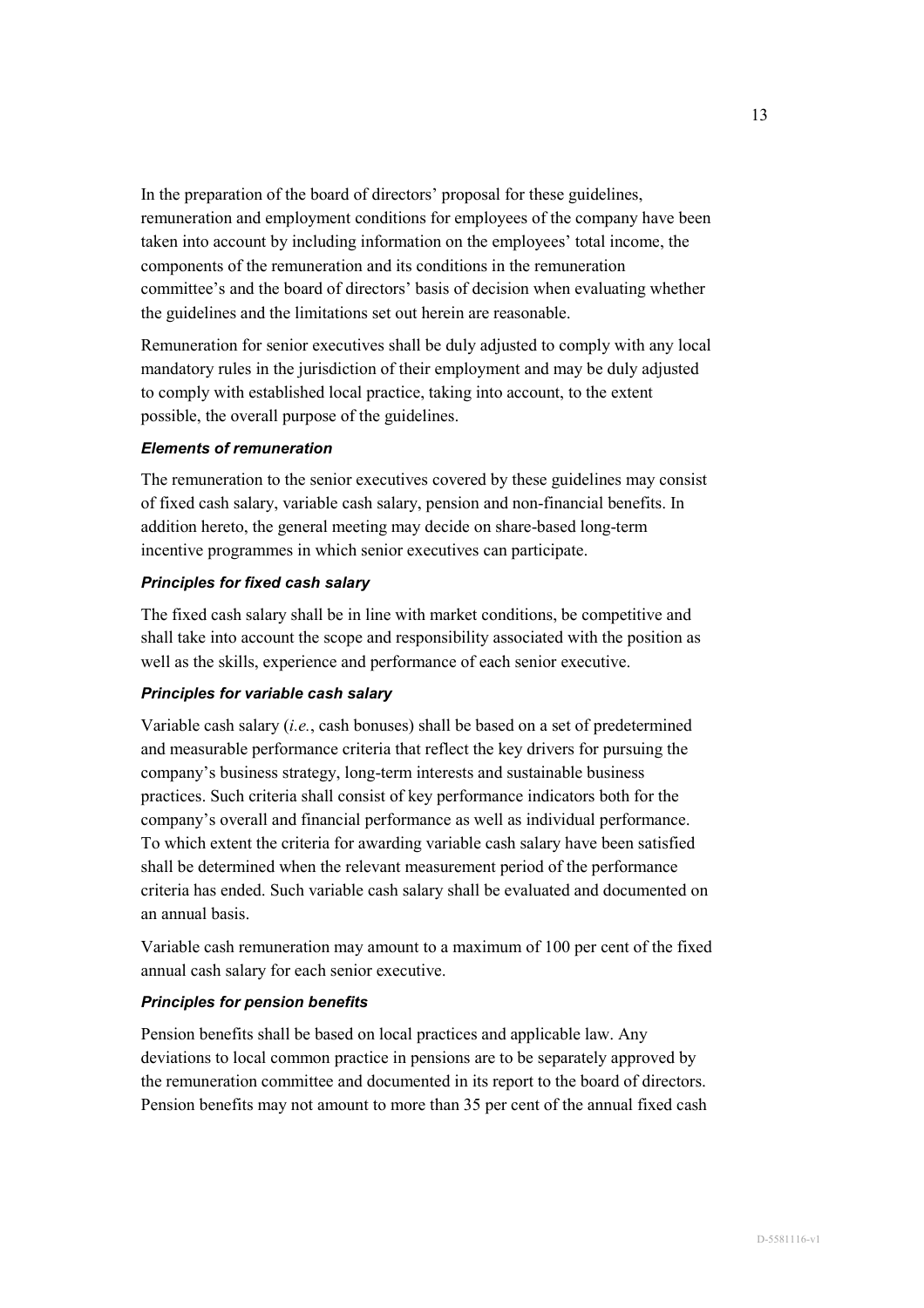salary of each senior executive, provided that mandatory provisions of applicable laws do not require a higher pension provision.

### *Principles for non-financial benefits*

Non-financial benefits shall be based on market terms and shall facilitate the duties of the senior executive. The aim of the company is to have sufficiently competitive salaries and incentive programmes and minimise additional non-financial benefits. Any non-financial benefits, beyond what is offered to the entire workforce of OX2, shall be reviewed and approved by the remuneration committee. Premiums and other costs related to non-financial benefits may not exceed 20 per cent of the annual fixed cash salary of each senior executive.

### *Share-based long-term incentive programmes*

Such issues and transfers that are covered by Chapter 16 of the Swedish Companies Act and remuneration resolved upon or approved by the general meeting are not covered by these guidelines. Accordingly, these guidelines do not apply to, *inter alia*, share-based long-term incentive programmes resolved upon or approved by the general meeting. However, as a principle, it is the aim of the board of directors to propose such programmes to the annual general meeting each year, as attractive share-based long-term incentive programmes form a critical part of the total compensation for senior executives and will allow the company to retain and recruit the talent it needs for further growth.

### *Preparation and review of these guidelines*

These guidelines have been prepared by the board of directors' remuneration committee. The remuneration committee shall have a preparatory function, in relation to the board of directors, in respect of principles for remuneration and other terms of employment regarding the senior executives. With the recommendation of the remuneration committee as the basis, when the need arises for significant changes in the guidelines, but at least every fourth year, the board of directors shall prepare a proposal for guidelines for resolution by the annual general meeting. The annual general meeting shall decide on such proposals. Resolved guidelines may also be amended by way of resolution by general meetings other than annual general meetings.

Within the scope and on the basis of these guidelines, the board of directors shall, based on the remuneration committee's preparation and recommendations, annually decide on the general principles and structure of the remuneration of the executive team and specific remuneration terms for the CEO and make such other resolutions in respect of remuneration for the CEO that may be required. The specific remuneration terms for each senior executive (other than the CEO) shall be